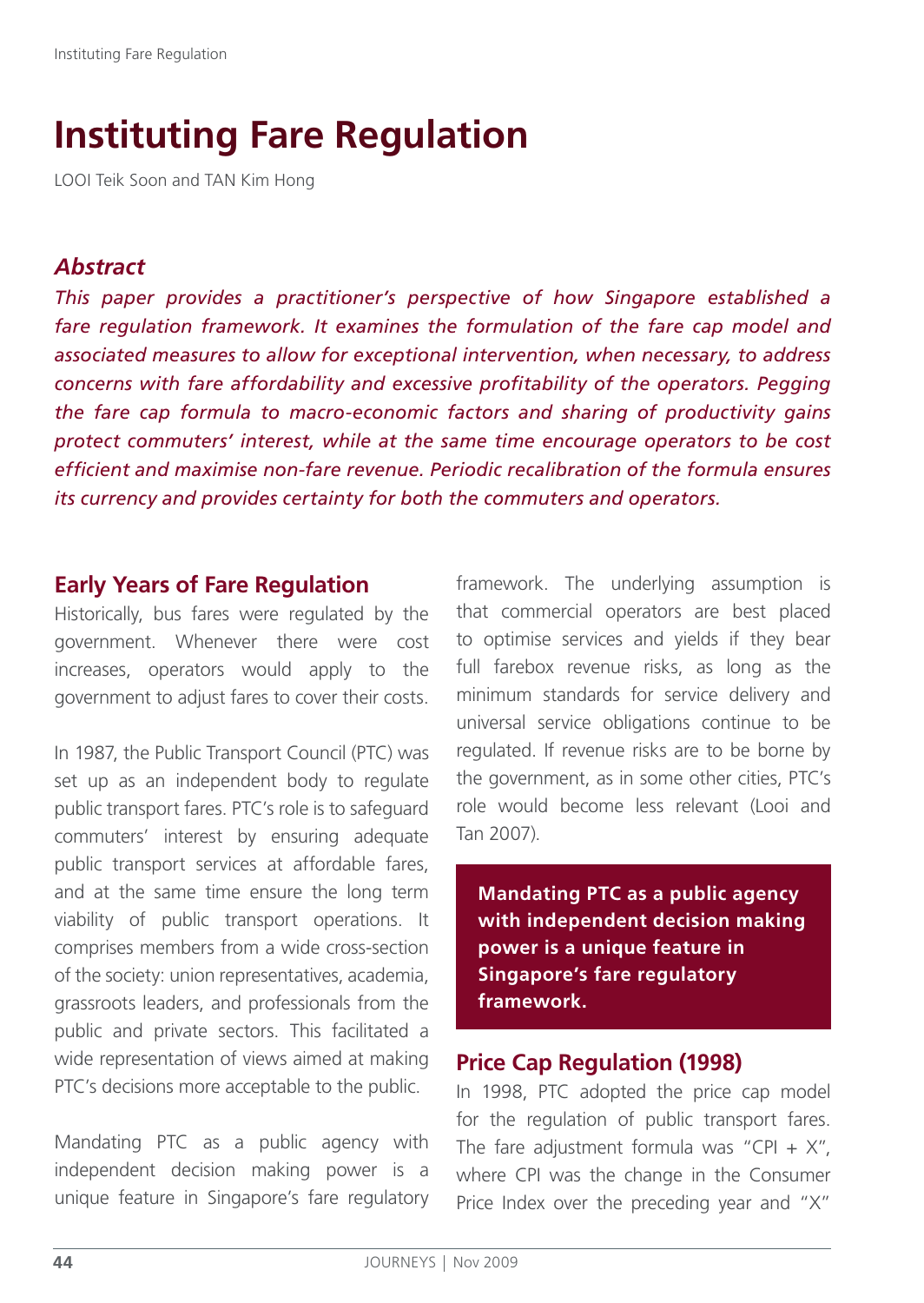was set ex-ante for a number of years, taking into consideration inflation rate, wage changes and national productivity gains. "X" was intended to compensate the operators for net cost increase (after considering wages and productivity) beyond inflation.

The price cap model was not meant to allow automatic fare adjustment as it was reckoned that the public would not accept this. As such, fare adjustments (within the cap) were determined and approved by PTC based on operators' cost justifications (Looi and Tan 2007).

In 2002, there was a heated public debate on the approved fare increase because of the poor economic conditions then. The main unhappiness centred on the issue that the fare adjustment formula of "CPI +  $X$ " lacked transparency and was not responsive to economic conditions. There was also a perception that the formula favoured the public transport operators as optically, it looked like a cost-plus formula. This led to a review of the fare mechanism in 2004 by the Committee on the Fare Review Mechanism (the Committee)<sup>1</sup>.

# **A New Fare Review Mechanism (2005)**

Fare regulation or the exercise of oversight on fare setting by an agency is common in other cities. Singapore is no exception. The price cap model is also not new. It has been used elsewhere, though more commonly adopted in the utility industry rather than in the public transport sector. When designing the regulation, it is crucial to pursue an acceptable approach, with political support and inputs from relevant stakeholders.

The Committee considered various economic models on price regulation. No evidence pointed to a single superior model. It therefore decided to retain the price cap model as it provided incentives for the operators to be cost efficient and it was also the model preferred by various stakeholders which the Committee consulted in the course of the review (Committee on the Fare Review Mechanism 2005).

# *Establishing a new fare cap formula*

For any price cap model, the challenge lies in determining the appropriate price index and the level of productivity extraction. The Committee studied the cost structure of the operators and found that manpower cost was the largest component, constituting about half of their total operating costs. The other half comprised of maintenance, fuel and energy costs, depreciation and other operating expenses. Thus wage changes were captured separately in the price index while the rest of the cost items were accounted for using the Consumer Price Index (CPI). This separation would improve the responsiveness of the fare adjustment formula to CPI and wage changes. The price index used, as shown below, mimics this cost structure:

### $Price Index = 0.5(\triangle CPU) + 0.5(\triangle WI)$

In this formula,  $\Delta$ CPI is the change in the Consumer Price Index over the preceding year; and  $\Delta$ WI is the change in the Wage Index, defined as the national average monthly earnings adjusted for any change in the employers' contribution to the government's Central Provident Fund<sup>2</sup>.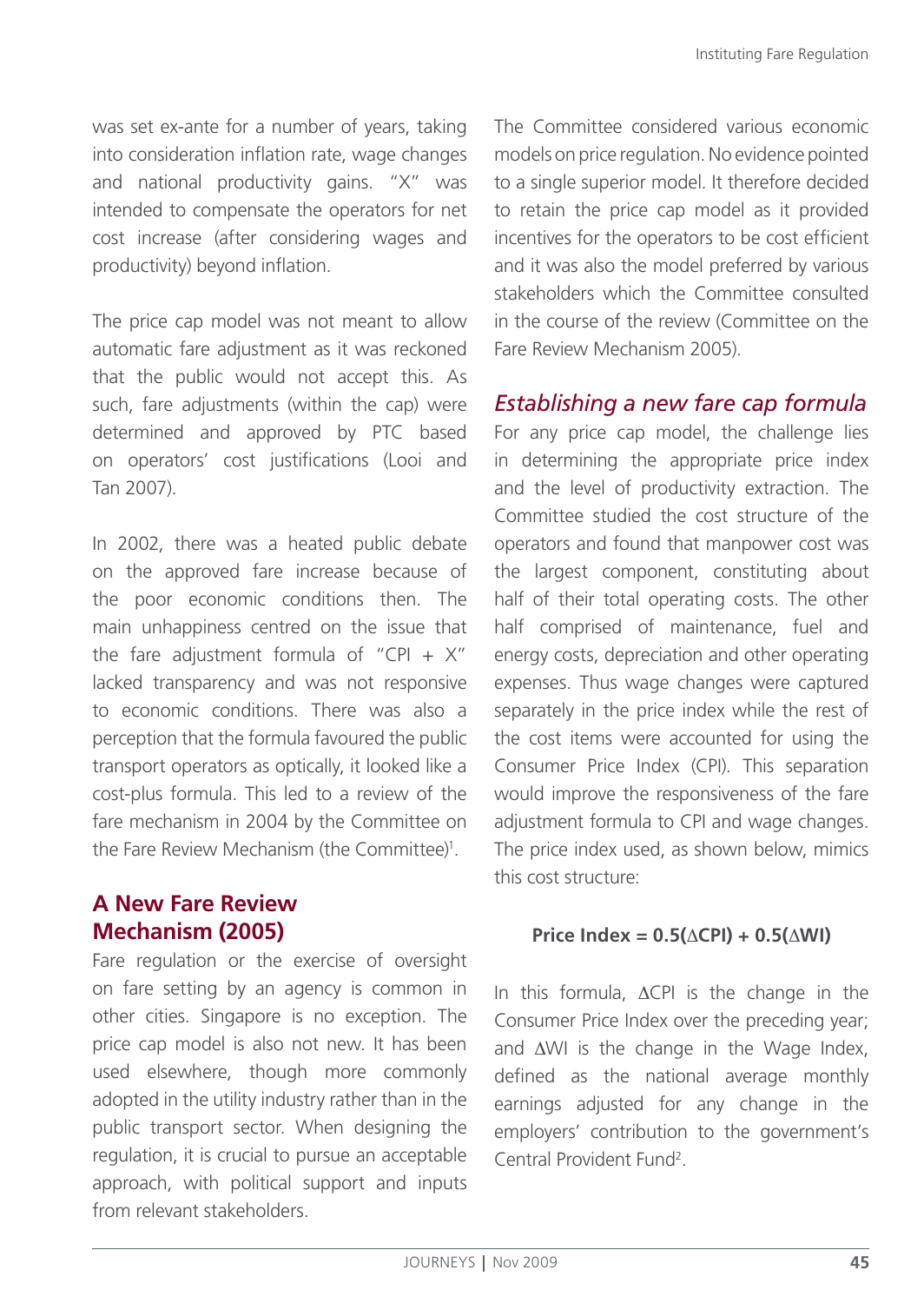In setting the productivity extraction, the Committee had to balance the need to motivate the operators to be productive and allow the commuters to benefit from the productivity gains. If the year-on-year productivity gains were fully extracted, the operators would be discouraged from maximising productivity gains since the greater the productivity gains achieved, the smaller the fare cap would be. It was thus decided that the extraction level would be based on an equal sharing of the operators' past average annual productivity gains (defined as the change in value added per unit of labour input) with the commuters. Between 1997 and 2002, the average productivity gain of the operators was about 0.6%. Hence, the extraction was set at 0.3% and fixed for a period of three years (2005-2007) in the first instance. The new fare adjustment formula was therefore:

### **Fare cap = Price Index – 0.3%**

**In setting the productivity extraction … had to balance the need to motivate the operators to be productive and allow the commuters to benefit from the productivity gains.** 

### *Protecting commuters' interests*

The previous practice of relying on cost justification for fare adjustment gave the operators little incentive to reduce cost and improve efficiency. It blunted the price cap mechanism and created confusion on the economic rationale behind the fare regulation regime (Looi and Tan 2007).

The new framework, based on the fare cap formula above, is more deterministic. However PTC could moderate the quantum of fare adjustment under two explicit circumstances:

- When there are adverse economic conditions (in terms of GDP growth and unemployment rate); or
- When there is a significant deterioration in the overall affordability of public transport fares.

To further safeguard commuters' interests, the operators' Return-On-Total-Assets (ROTA), i.e. net profit after tax divided by total assets, would be benchmarked against companies in a similar industry and of comparable risks during the annual fare review. This serves as a reality check on the fare levels approved by PTC.

Two key reasons for not adopting the rate of return model for fare regulation is the difficulty in prescribing an acceptable or allowable rate of return, and the lack of incentives for the operators to contain costs under such a model. As the public transport services are provided by commercial operators, every fare adjustment tends to be accompanied by persistent public calls for the profitability of the operators to be regulated. This is not surprising, especially given the current lack of contestability in the industry. Such calls to rein in the profitability of the operators contradict the price cap model (Looi and Tan 2007). Hence the operators' ROTAs are used to address this feedback, i.e. the ROTA is used as a reality check and PTC will use it to intervene in the fare cap mechanism when there is a compelling reason to do so.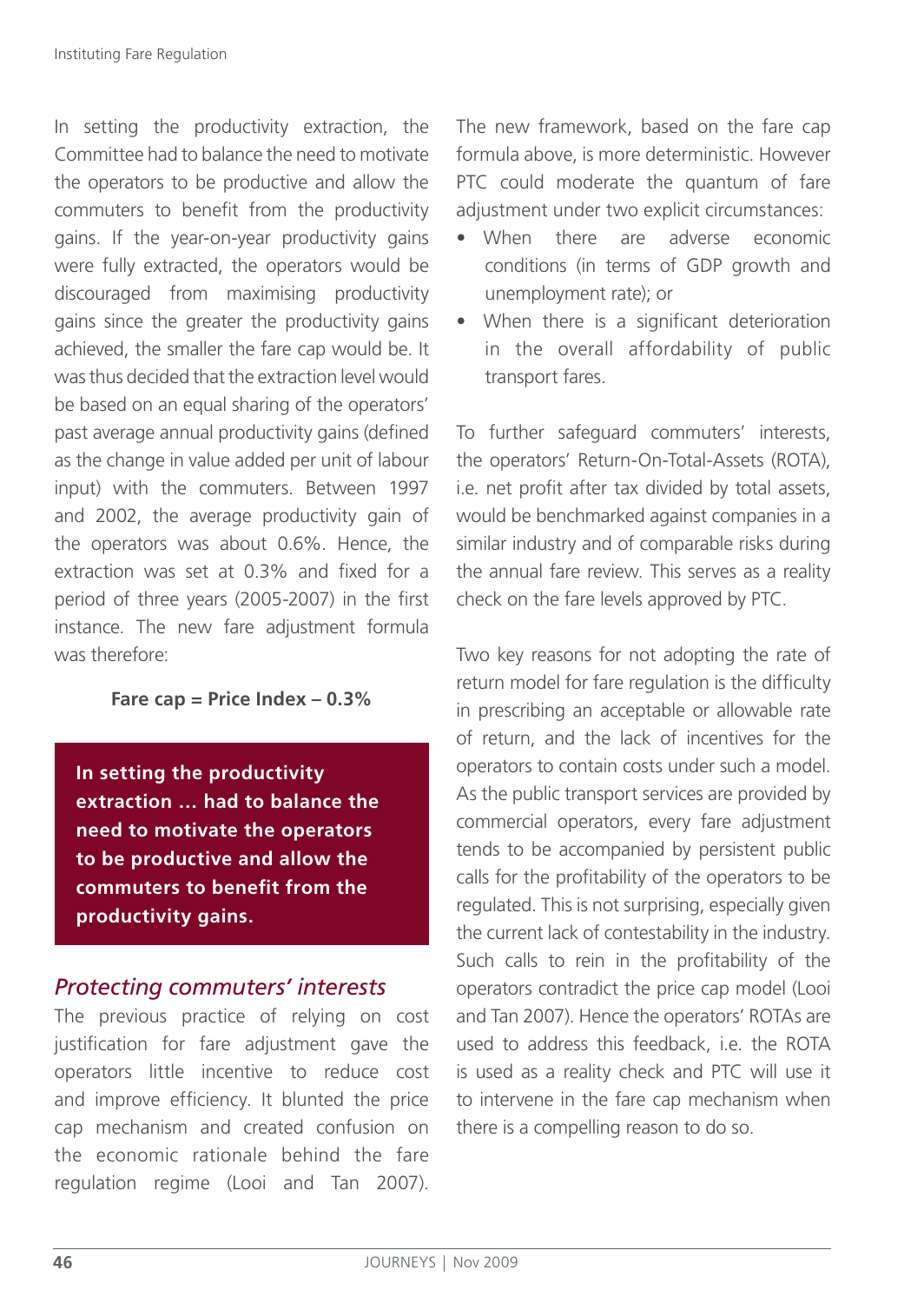**Two key reasons for not adopting the rate of return model for fare regulation is the difficulty in prescribing an acceptable or allowable rate of return, and the lack of incentives for the operators to contain costs under such a model.**

Having a form of reality check on profitability can help to alleviate the public's concern over profiteering by the operators. In any case, the fear of escalated runaway profitability is unfounded as the regular review of the productivity extraction level in the fare cap formula will allow the operators' returns to be shared with commuters (Looi and Tan 2007).

### **Recalibrating the Fare Cap Formula (2008)**

In 2008, PTC reviewed the fare cap formula. It looked into the relative weights for  $\Delta$ CPI and  $\Delta$ WI, and the productivity extraction component. As manpower cost had remained a large part of the operators' cost structure (*Figure 1*), the relative weights of 0.5 for both the ACPI and AWI were retained

In setting the new productivity extraction component, the same principle of sharing of the productivity gains equally between the operators and commuters was used. Based on the average productivity improvement of 3.0% achieved by the public transport operators in the past five years (2003 - 2007), the extraction level was revised from 0.3% to 1.5%.

*Figure 1: Cost structure of the public transport operators*



#### *Source: PTC*

In view of the impending changes to the public transport industry announced in the 2008 Land Transport Masterplan (LTA 2008), the validity period of the revised formula was also lengthened from three years to five years to provide greater certainty to both the commuters and operators. The revised fare formula, which applies from 2008 to 2012, is now:

### $\text{Face cap} = 0.5(\triangle \text{CPI}) + 0.5(\triangle \text{WI}) - 1.5\%$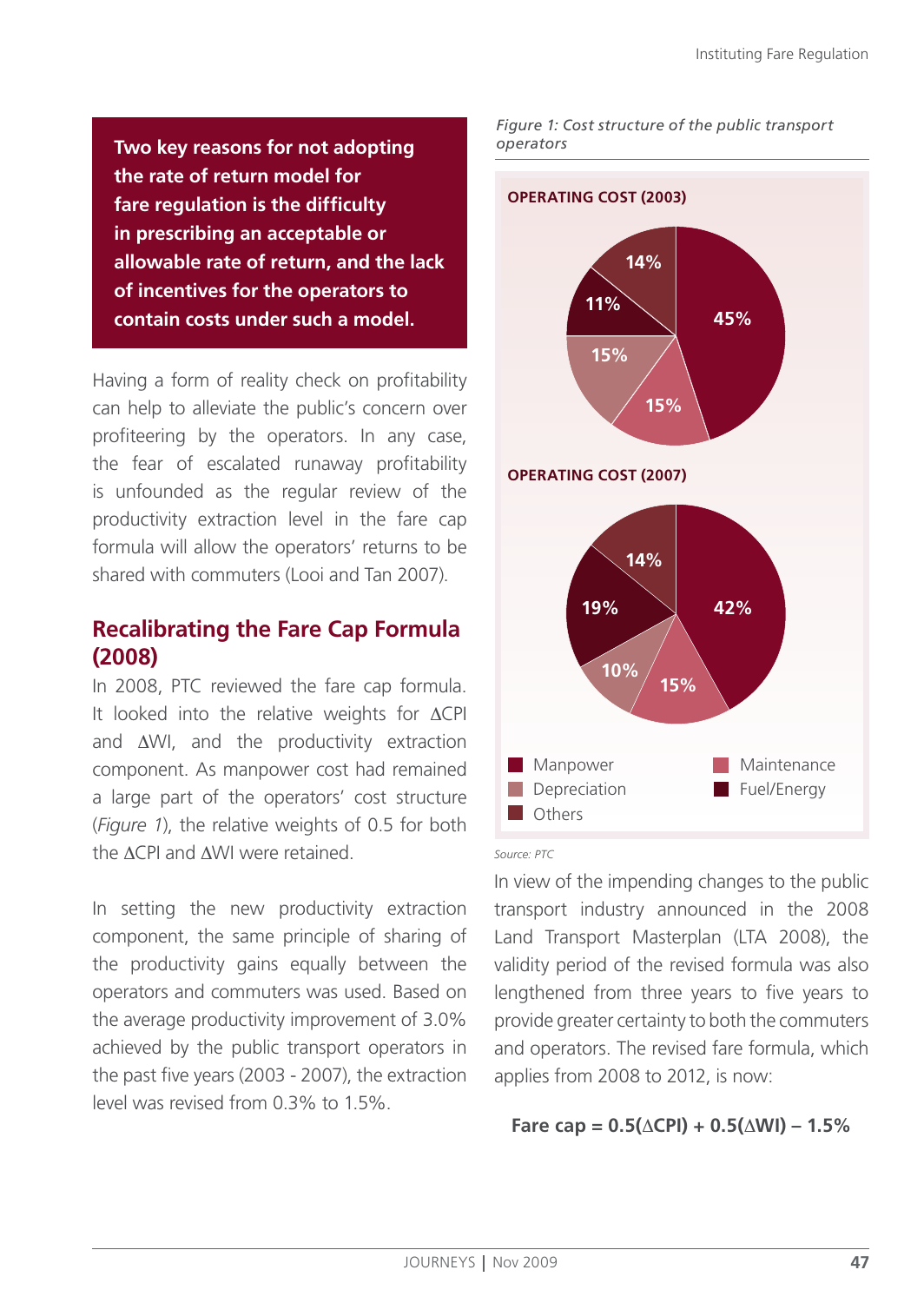The determination of the relative weights for  $\Delta$ CPI and  $\Delta$ WI in the Price Index and the productivity extraction in the fare cap formula should not be arbitrary. To ensure currency and certainty, they should reflect changes in cost structure and the productivity achieved. A balance has to be struck in fixing the validity period for the formula. Recalibrating it too frequently will increase its responsiveness but at the expense of certainty. It could also undermine the operators' incentives to enhance productivity. If there are plans to introduce greater competition in the market, it is important to provide some certainty to avoid undue risk pricing by operators under a new competition regime. This is even more crucial in Singapore's case as the operators will continue to bear full revenue risk.

# **Implementing Fare Adjustments (2005 to 2009)**

Since 2005, there has been three rounds of fare revision using the Fare cap = Price Index  $-0.3\%$ formulation. The average fare increase was 2.4% in 2005, 1.7% in 2006 and 1.1% in 2007. In absolute terms, the increases were small, ranging from one to three cents for users of contactless smart cards and ten cents for cash fares.

For the two revisions in 2005 and 2006, PTC did not intervene to vary or reject the fare adjustment amounts determined by the fare cap formula given the favourable economic conditions and a relatively stable affordability indicator. Moreover the operators' ROTAs were also deemed acceptable then. In 2007, although the fare cap was 1.8%, PTC did not approve any adjustment for rail fares after taking into account that the ROTA of SMRT Corporation Ltd (the main rail operator) was relatively strong compared to overseas companies of similar risk profile. This rejection brought the overall fare adjustment for public transport down to 1.1%.

The 2007 decision was the first time that PTC has rejected a fare adjustment proposal using ROTA as a reality check. Some sceptics challenged the decision but commuters were more receptive. More importantly, it demonstrated that PTC has executed its prerogative that is consistent with what it has been entrusted to do based on the revised fare review mechanism. In short, the reality check in the mechanism is not an empty threat or promise.

In 2008, the recalibrated formulation of Fare cap = Price Index  $-1.5\%$  was used for the first time. Besides the regular revision due to the fare cap formulation, the existing transfer rebate was also increased from 25 cents to 40 cents as part of the transition towards the distance-based throughfare structure<sup>3</sup>. In this fare adjustment, the operators were given the increase of 3.0% based on the fare cap. However they had to bear the major portion (i.e. 2/3rd share) of the cost for the 15-cent increase in transfer rebate. This resulted in a net fare increase of 0.7% for that year.

In 2009, following the government's announcement of budget initiatives to help the economy tide over the downturn, the operators decided to pass the savings down to the commuters. A temporary fare reduction package of 4.6% was worked out between the operators and PTC although the fare cap was 4.8%. Table 1 summarises the fare cap and fare adjustments over the years.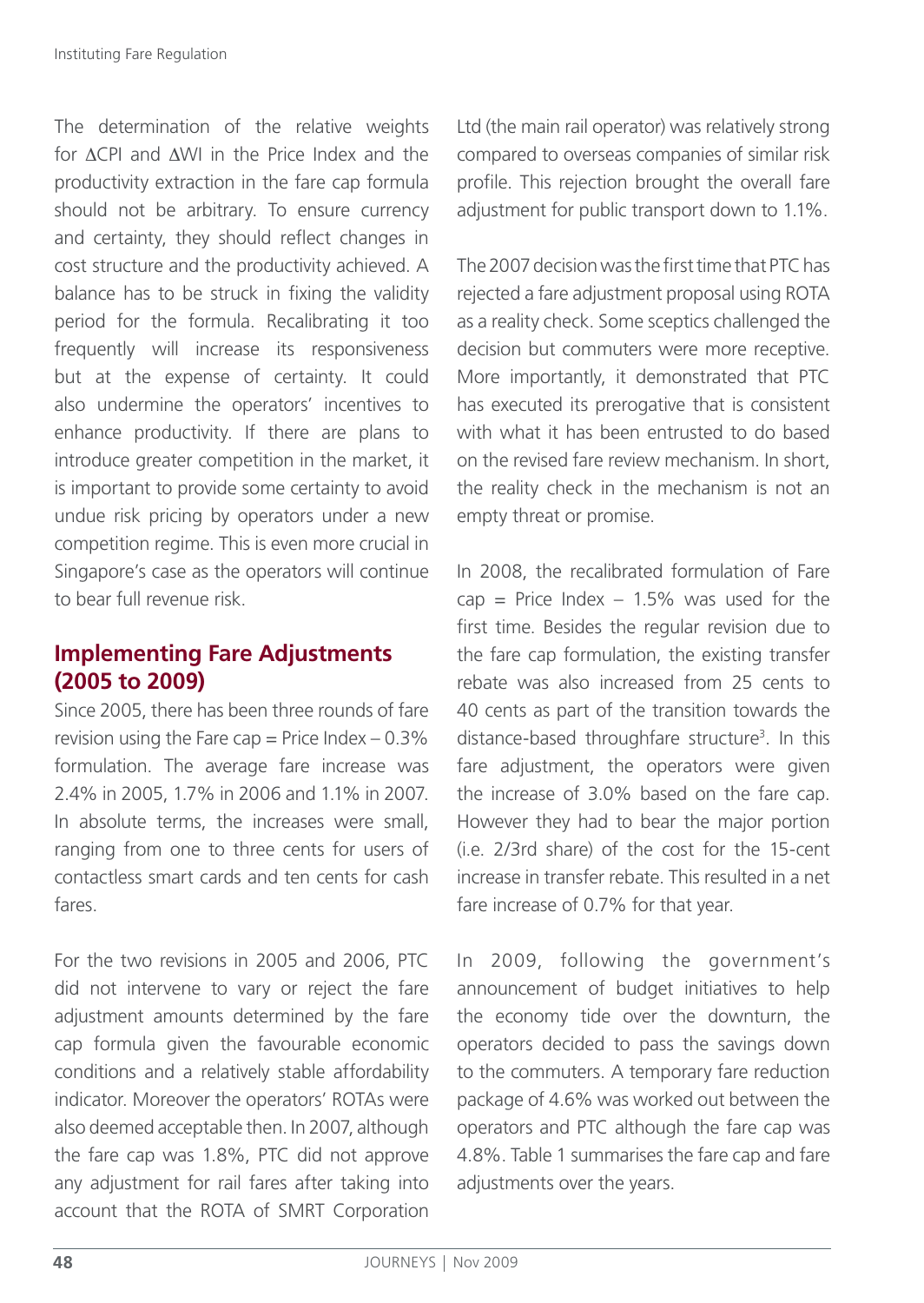| Year                          | 2005 | 2006    | 2007   | 2008    | 2009    |
|-------------------------------|------|---------|--------|---------|---------|
| Fare cap                      | 2.4% | $1.7\%$ | 1.8%   | 3.0%    | 4.8%    |
| <b>Actual fare adjustment</b> | 2.4% | $1.7\%$ | $.1\%$ | $0.7\%$ | $-4.6%$ |

*Table 1: Fare cap and adjustments from 2005 to 2009*

*Source: PTC press releases on fare revision 2005-2009*

### **Tracking Fare Affordablity**

As fare affordability is one of the key factors considered by PTC in deliberating on the operators' applications for fare increase, a robust indicator to track fare affordability is needed. Until the review in 2005, fare affordability had been monitored through the 5-yearly Household Expenditure Survey (HES) conducted by the Department of Statistics (DOS). The indicators used then were:

**Fare affordability is a perennial concern. A continued upward spiral in fare will increase the burden on lower income households who are practically captive public transport users. Therefore an indicator is crucial to track the affordability of public transport.** 

- Average monthly household expenditure on public transport as a percentage of the average monthly household income; and
- Average monthly household expenditure on public transport as a proportion of total household expenditure.

The 5-year time gap for such information was too long given the annual fare revision exercise. Therefore a new public transport fare affordability indicator was developed to allow PTC to track the affordability trend on an annual basis. The new fare affordability indicator is computed based on the percentage of household income spent on public transport by a representative household that characterises the average public transport users:

### **Fare Affordability (%)**

**Monthly household expenditure on public transport <sup>=</sup>**

**x100%**

**Monthly household income**

The representative household is constructed using information on the household income, expenditure and travel patterns collected by the HES and other surveys conducted by the Land Transport Authority (LTA). It corresponds to one whose average household income is in the second quintile of the household income distribution. This indicator is used to track yearon-year changes in public transport expenditure and is to be validated every five years based on the latest HES and LTA survey results. *Figure 2* shows the fare affordability trend since the implementation of price cap regulation in 1998.

Fare affordability is a perennial concern. A continued upward spiral in fare will increase the burden on lower income households who are practically captive public transport users. Therefore an indicator is crucial to track the affordability of public transport. However as the indicator is pegged to households with income in the second quintile, the affordability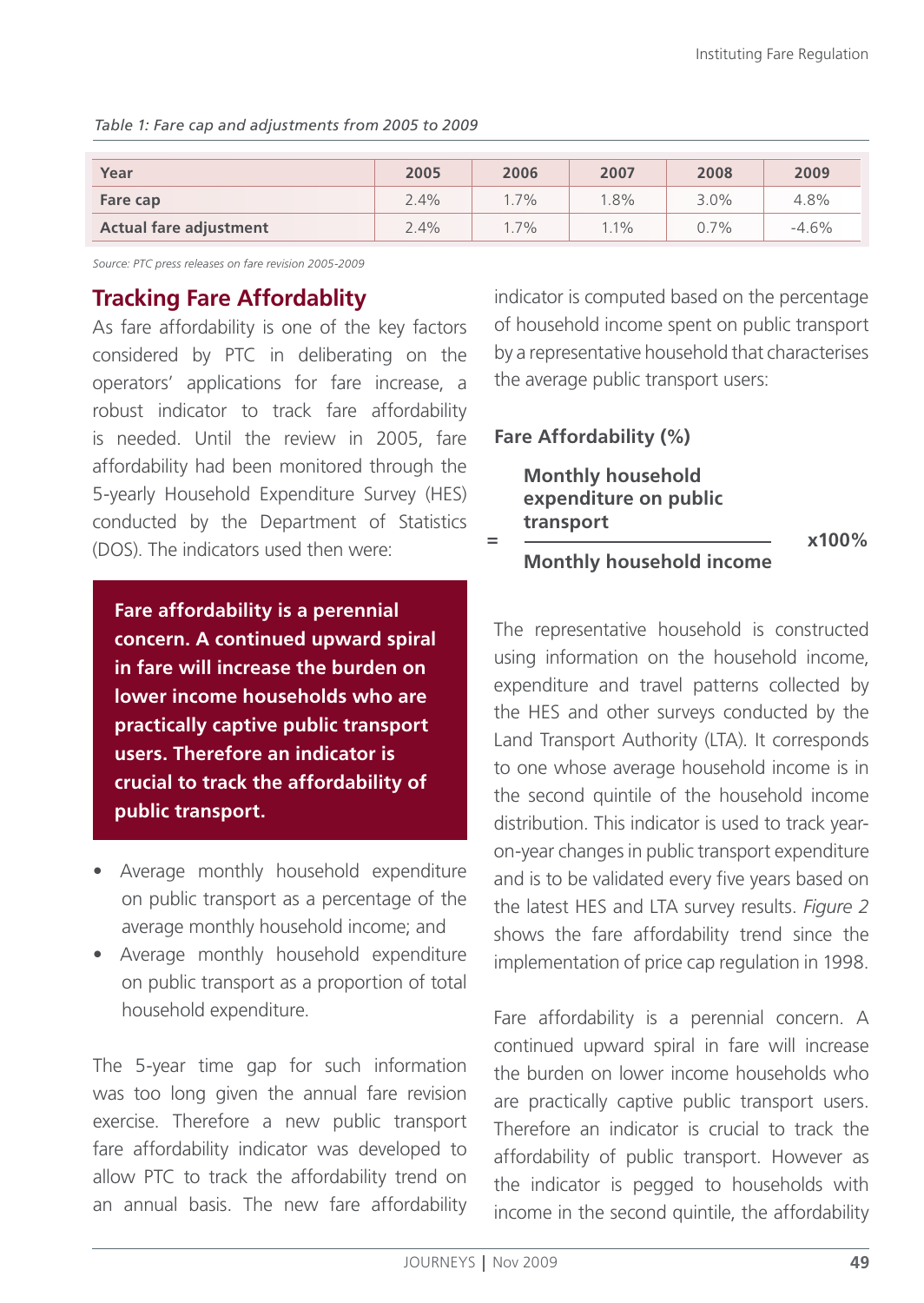

*Source: PTC*

for those with income in the lowest quintile remains an issue.

# **Targeted Help for the Lower Income Group**

A targeted community led approach is adopted to address concerns with affordability of public transport for the lower income group. Today, needy families can seek financial assistance from the grassroots or local community representatives on a whole range of basic needs such as healthcare, education, housing, jobs, food and transport. Notwithstanding this, targeted help is available for the lower income families to cushion the impact of public transport fare increase.

A public transport fund with contributions from the government and operators was set up in 2006. The aim is to provide transitional relief for the needy to adjust to fare changes. It is part of the government's "many-helping-hands" approach and it is disbursed through community organisations for wider and targeted outreach.

This has proven to be helpful in making the annual fare increases more palatable to the lower income households.

# **Conclusions**

Whatever the fare cap formula, it should be reviewed at regular intervals to recalibrate the price index and productivity extraction. This ensures the formula remains updated by incorporating changes in operating cost structure and "clawing back" the productivity gains for sharing with commuters.

Even with a fare regulatory framework and a deterministic formula in place, it is not easy to deal with the emotive public reactions in the annual fare revision. The existence and experience of PTC placed it in a good position to implement the new fare review mechanism that is not only more transparent to the public, but also allows PTC greater certainty and clarity in achieving its challenging mission.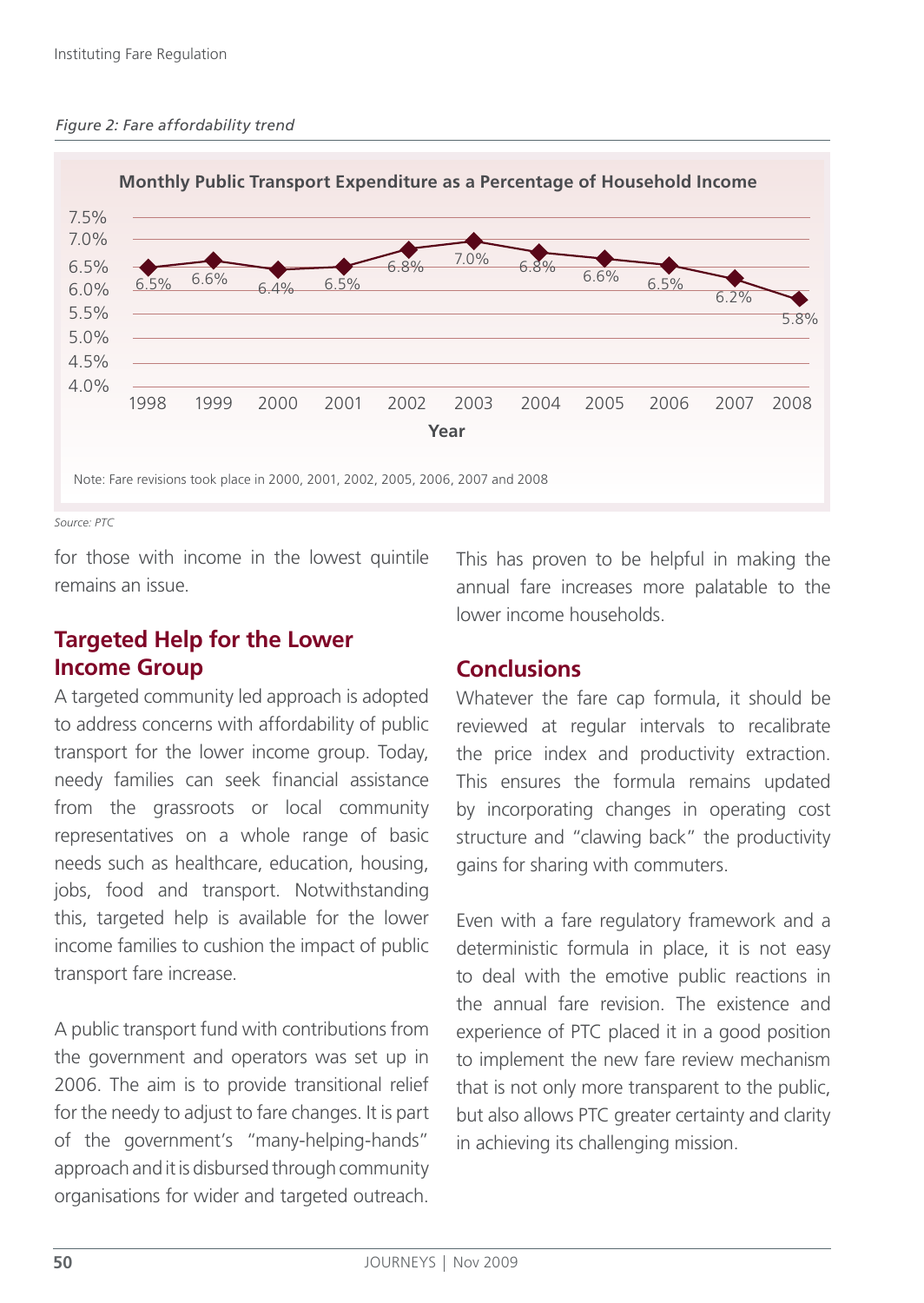### **Notes**

- 1. The Committee on the Fare Review Mechamism was appointed by the Minister for Transport and led by the chairman of the Government Parliamentary Committee for Transport.
- 2. The Central Provident Fund is a comprehensive social security savings plan in Singapore. Employees and their employers make monthly contributions to the Fund.
- 3. The current bus and rail fare structures are distancebased but are not fully integrated. A journey that involves transfers incurs transfer fare penalty as commuters have to pay a boarding charge again each time he makes a bus-bus or bus-rail transfer. A transfer rebate is given to partially offset the transfer penalty. The distance-based throughfare structure is an initiative announced in the 2008 Land Transport Masterplan. Under this new fare structure, commuters will pay a single fare based on the distance of his entire journey from origin to destination and the mode of service, regardless of the number of transfers made. It eliminates the existing transfer fare penalty.

### **References**

Committee on the Fare Review Mechanism. 2005. *Report of the Committee on the Fare Review Mechanism*. Singapore. The full report can be viewed online at http:// www.ptc.gov.sg/public&papers.asp

Land Transport Authority. 2008. *Land Transport Master Plan: A People-Centred Land Transport System*. LTA, Singapore. The full report can be viewed online at http://www.lta.gov.sg/ltmp/LTMP.html

Looi, T. S. and Tan, K. H. 2007. Striking a fare deal – Singapore's experience in introducing a fare review mechanism. Paper presented at 11<sup>th</sup> World Conference on Transport Research, 2007.

Public Transport Council. Press releases on fare revision on PTC website at www.ptc.gov.sg